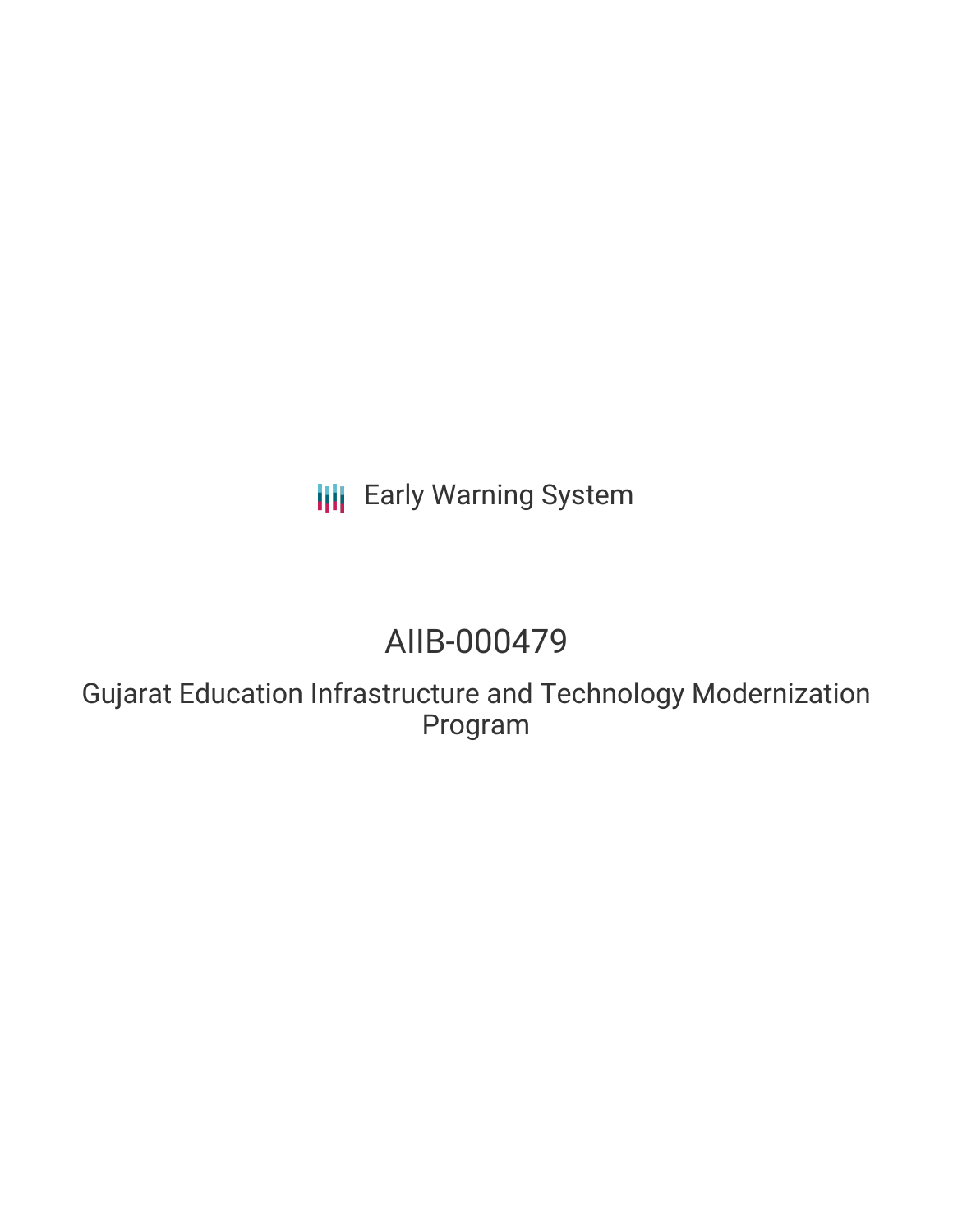

#### **Quick Facts**

| <b>Countries</b>               | India                                                        |
|--------------------------------|--------------------------------------------------------------|
| <b>Financial Institutions</b>  | Asian Infrastructure Investment Bank (AIIB), World Bank (WB) |
| <b>Status</b>                  | Proposed                                                     |
| <b>Bank Risk Rating</b>        | B                                                            |
| <b>Borrower</b>                | Republic of India                                            |
| <b>Investment Amount (USD)</b> | $$250.00$ million                                            |
| <b>Loan Amount (USD)</b>       | \$250.00 million                                             |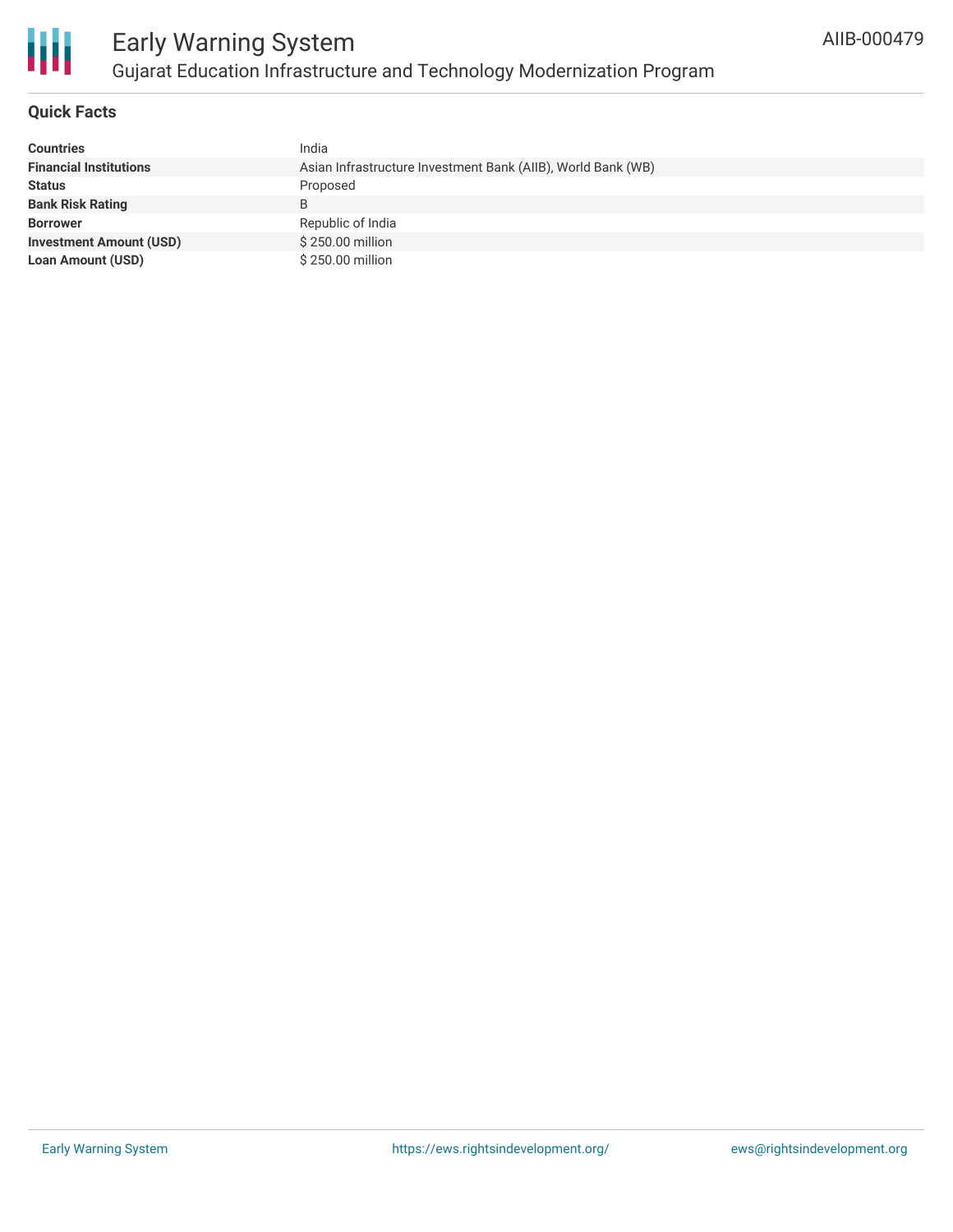

### **Project Description**

The objective of the project according to the bank document is to "create international-standard student-friendly schools with state-of-the-art technology and facilities for creating child friendly learning environments through large-scale school infrastructure upgradation." The investment provided will support the up-gradation of the ' Gujarat Outcomes for Accelerated Learning Program (GOAL)' which will focus on the following: improved school infrastructure with the enhancement of childfriendly learning environments; improved foundational learning and assessments; strengthened teacher development; and decentralized district-based planning and management systems for educational outcomes.

The program is expected to improve student outcomes in schools in Gujarat through infrastructure consolidation and facelift, technology, curriculum reforms and professional development of teachers. AIIB's financing will flow exclusively into DLI 5 of GOAL: Improved learning environment in schools and teacher education institutions (6,000 schools and five teacher education institutes).

Virtual state-level consultations were conducted by the WB as part of the ESSA preparation and the final version of the ESSA has been disclosed on the client and World Bank websites. Per the Right to Education Act 2009, the Government of Gujarat has authorized local authorities to perform grievance redress mechanism function. The system also specifies the type of grievance, authority charged with provision, time duration for decision, the appellate authority, and time for grievance redressal by the appellate authority.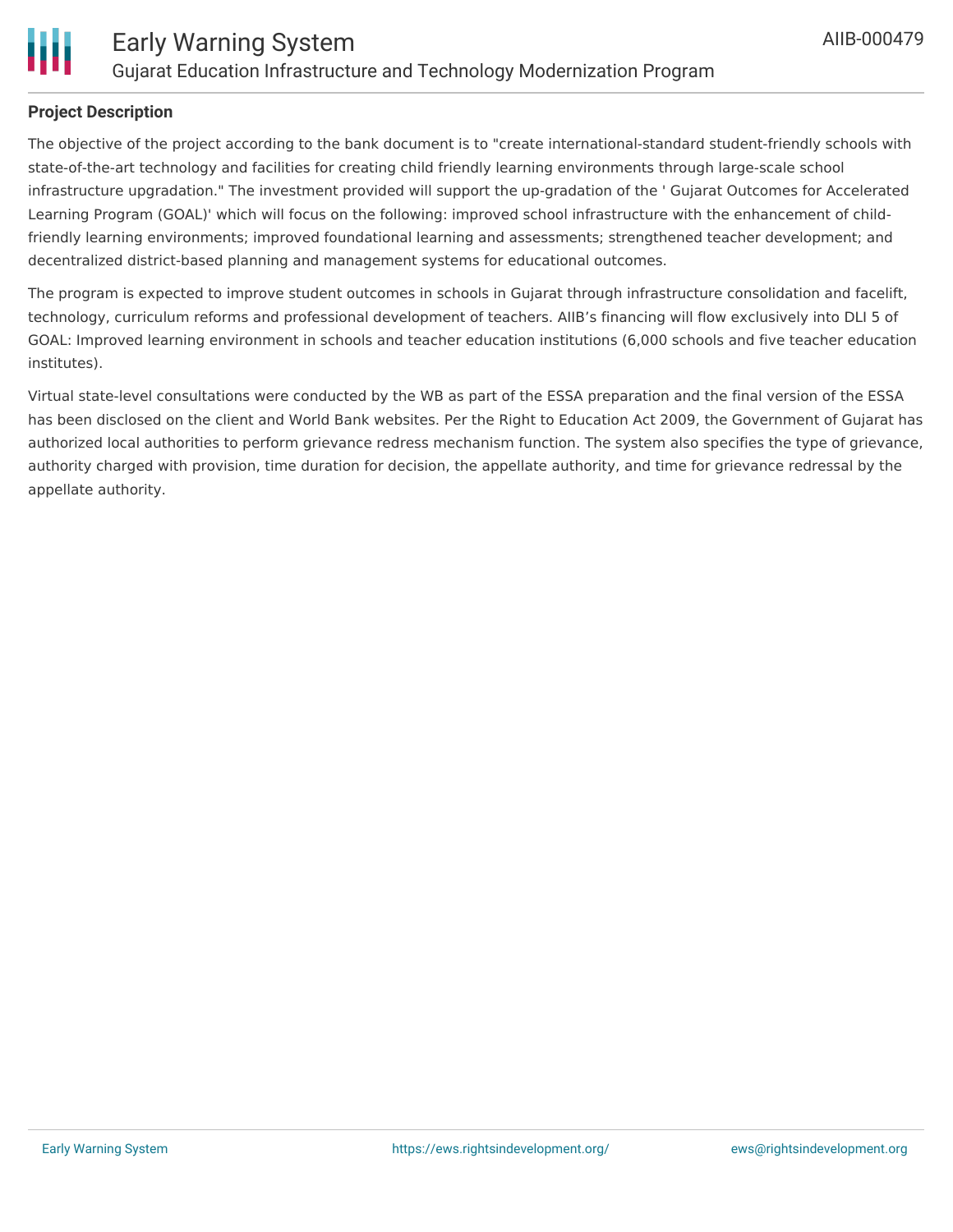



#### **People Affected By This Project**

As required under the WB's PforR Policy, the program excludes activities that are likely to have significant adverse ES impacts that are sensitive, irreversible, or unprecedented (similar to Category A if AIIB's ESP were applicable). An Environmental and Social Systems Assessment (ESSA), which involves assessing the Government of Gujarat's Education Department for GOAL has been conducted by the WB in accordance with its PforR Policy. The ESSA is complemented by a program action plan at the operational level. The findings and recommendations of the ESSA as well as the corresponding program action plan are based on review of relevant environmental and social management systems of the Samagra Shiksha Program in Gujarat, and further consultations with key stakeholders. These include recommendations to strengthen environment systems focus on among others (a) improving implementation/outreach of existing systems/standards on environment health and safety to address inter-district variations that exist currently; (b) scaling-up the 'green school' model; and (c) addressing disaster and climaterelated challenges through up-stream planning, improving building/infrastructure design and sensitization/preparedness and curriculum delivery. With respect to strengthening social systems, recommendations include screening for E&S risks/impacts for all civil works. In addition, though land acquisition and/or resettlement is not anticipated, in case the need arises, the WB core safeguard policy on land acquisition and resettlement will be followed and due process are to be instituted in consultation with WB task team.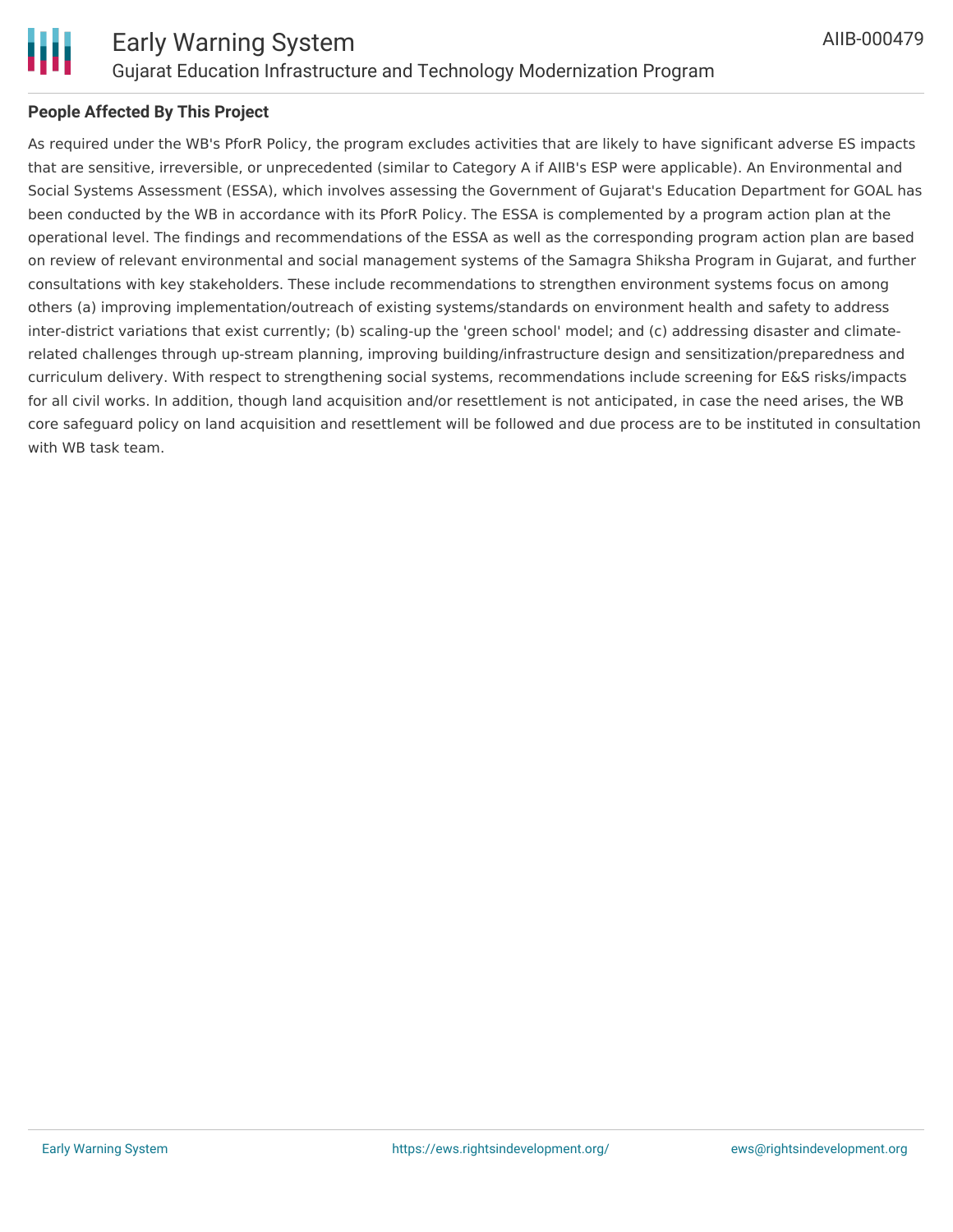#### **Investment Description**

- Asian Infrastructure Investment Bank (AIIB)
- World Bank (WB)

AIIB's financing will support the strategic development and rehabilitation of the school network in Gujarat to address the pressing infrastructure needs. AIIB will finance the infrastructure and technology components of the Gujarat Outcomes for Accelerated Learning Program (GOAL).

This Program will be co-financed with WB as lead co-financier, and its environmental and social (ES) aspects have been assessed in accordance with the WB's Policy on PforR financing (PforR Policy). AIIB's Environmental and Social Policy (ESP) was designed to apply to investment projects and has no provisions for its application to PforR operations. Therefore, theWB's PforR Policy will apply to this operation in lieu of AIIB's ESP.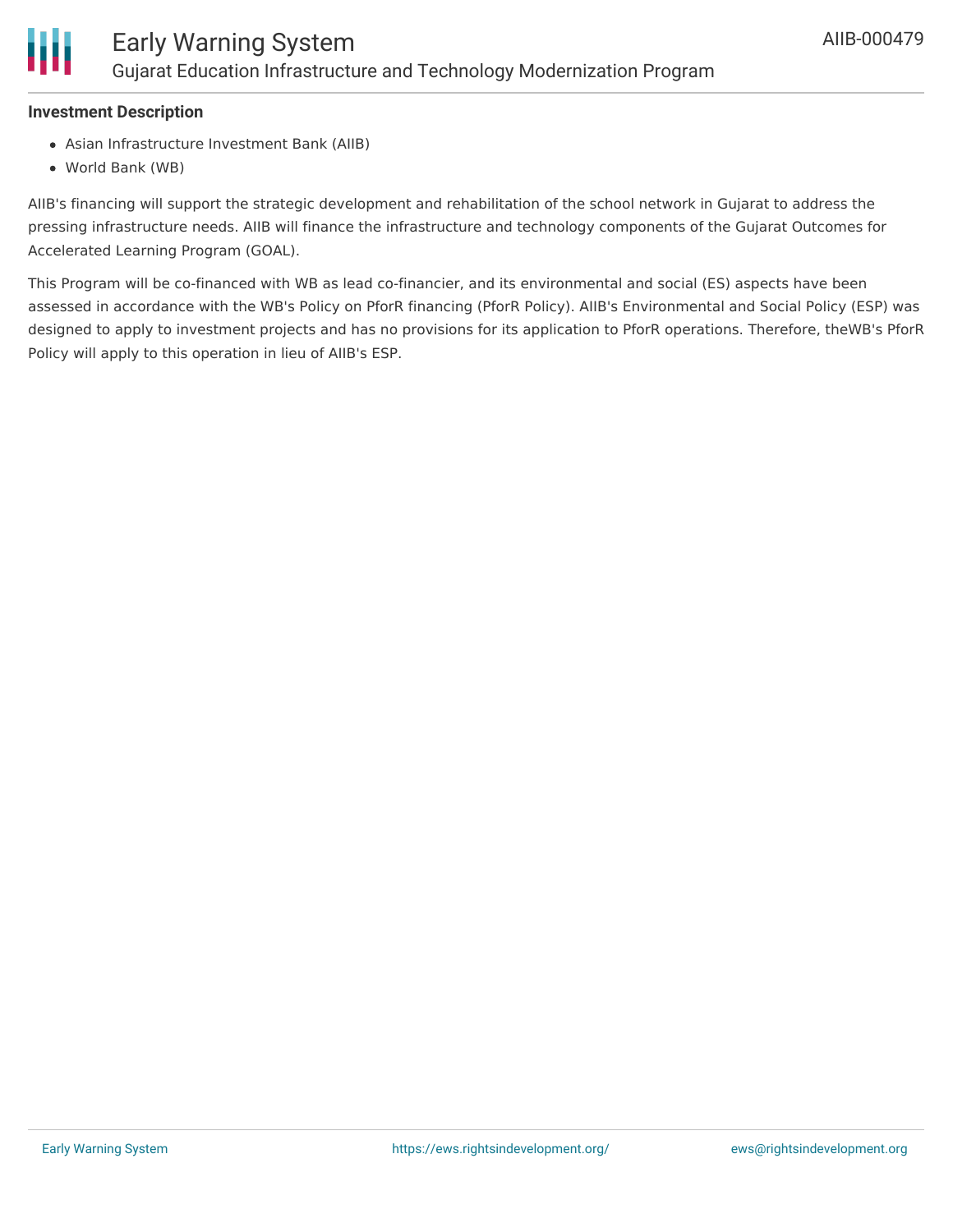

#### **Contact Information**

**Project Team Leader, Asian Infrastructure Investment Bank**: Pratyush Mishra,Investment Operations Specialist, [pratyush.mishra@aiib.org](mailto:pratyush.mishra@aiib.org)

**World Bank Representative**:Shabnam Sinha, Lead Education Specialist, [ssinha5@worldbank.org](mailto:ssinha5@worldbank.org)

**Borrower**:Prasanna V Salian,Deputy Secretary, Department of Economic Affairs Ministry of Finance, [pv.salian@nic.in](mailto:pv.salian@nic.in)

**Implementing Entity**: Vinod Rao, Secretary Education (Primary and Secondary), [secedu-pri@gujarat.gov.in](mailto:secedu-pri@gujarat.gov.in)

#### ACCESS TO INFORMATION

You can submit an information request for project information at: https://www.aiib.org/en/contact/informationrequest/index.html

#### ACCOUNTABILITY MECHANISM OF AIIB

The AIIB has established the Accountability Mechanism for Project-Affected People (PPM). The PPM provides Òan opportunity for an independent and impartial review of submissions from Project-affected people who believe they have been or are likely to be adversely affected by AIIBÕs failure to implement the ESP in situations when their concerns cannot be addressed satisfactorily through Project level GRMs or AIIB Management processes.Ó Two or more project-affected people can file a complaint. Under the current AIIB policy, when the bank co-finances a project with another development bank, it may apply the other bank's standards. You can refer to the Project Summary Information document to find out which standards apply. You can learn more about the PPM and how to file a complaint at: https://www.aiib.org/en/aboutaiib/who-we-are/project-affected-peoples-mechanism/how-we-assist-you/index.html

The complaint submission form can be accessed in Arabic, Bahasa Indonesia, Bengali, Chinese, English, Tagalog, Hindi, Nepali, Russian, Turkish, or Urdu. The submission form can be found at: https://www.aiib.org/en/about-aiib/who-weare/project-affected-peoples-mechanism/submission/index.html